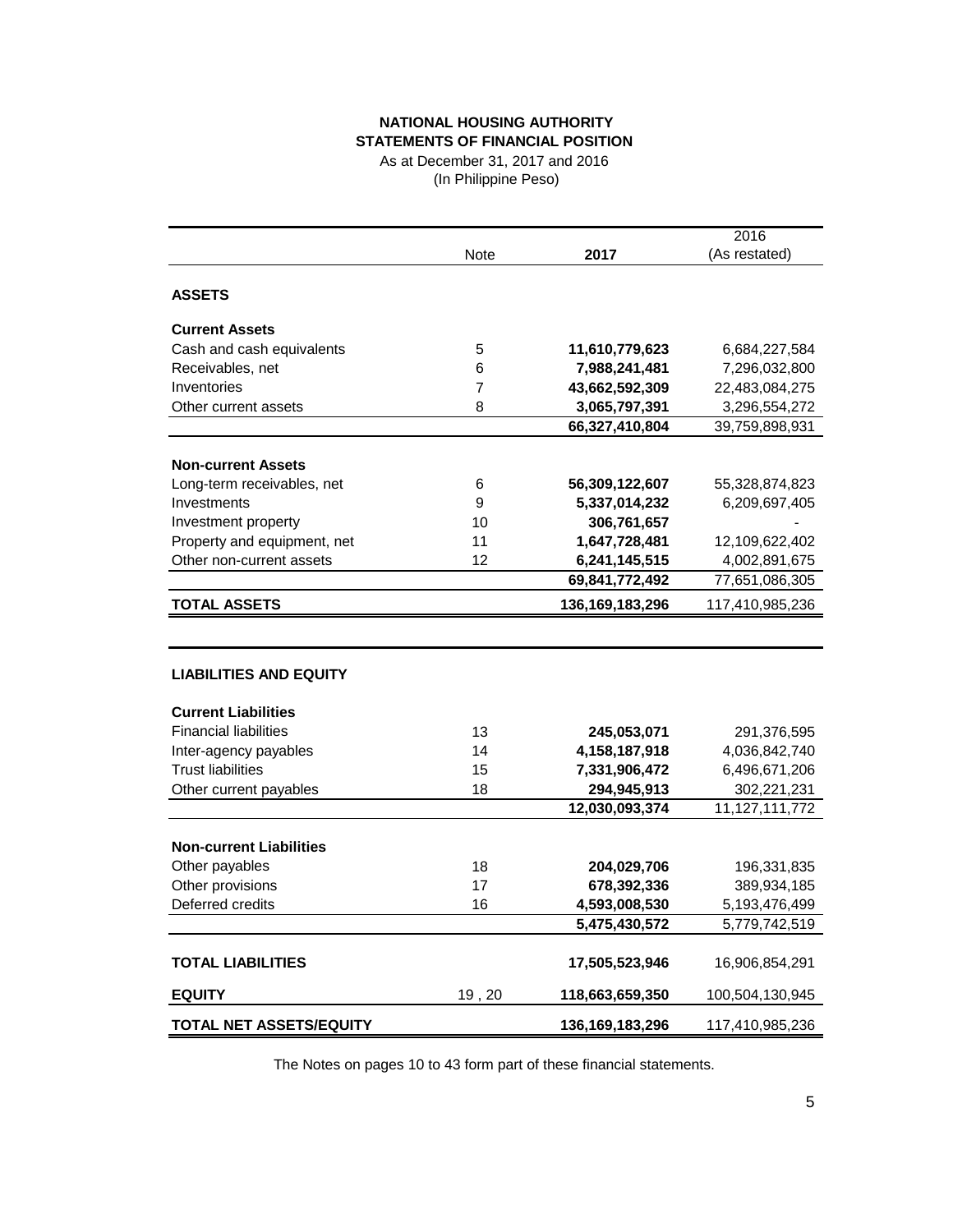## **NATIONAL HOUSING AUTHORITY STATEMENTS OF FINANCIAL PERFORMANCE**

For the Years Ended December 31, 2017 and 2016

| (In Philippine Peso) |  |
|----------------------|--|
|----------------------|--|

|                                                                |      |                 | 2016            |
|----------------------------------------------------------------|------|-----------------|-----------------|
|                                                                | Note | 2017            | (As restated)   |
| <b>REVENUE</b>                                                 | 22   |                 |                 |
| Business income                                                |      | 1,254,364,130   | 1,603,898,009   |
| Service income                                                 |      | 55,375,214      | 36,308,252      |
|                                                                |      |                 |                 |
| <b>Gross income</b>                                            |      | 1,309,739,344   | 1,640,206,261   |
| <b>CURRENT OPERATING EXPENSES</b>                              |      |                 |                 |
| <b>Personal Services</b>                                       | 23   |                 |                 |
| Salaries and wages                                             |      | 392,342,409     | 362,308,777     |
| Other compensation                                             |      | 168,491,568     | 210,558,129     |
| Personnel benefits contribution                                |      | 48,274,703      | 49,374,000      |
| Other personnel benefits                                       |      | 62,884,439      | 45,469,768      |
|                                                                |      | 671,993,119     | 667,710,674     |
| <b>Maintenance and Other Operating Expenses</b>                | 24   |                 |                 |
| Professional services                                          |      | 243,928,784     | 210,030,636     |
| General services                                               |      | 94,924,821      | 95,119,066      |
| Utility expenses                                               |      | 39,125,801      | 35,894,318      |
| Supplies and materials expenses                                |      | 35,198,702      | 33,826,588      |
| Taxes, insurance premiums and other fees                       |      | 28,532,369      | 26,615,230      |
| Traveling expenses                                             |      | 23,039,015      | 17,185,530      |
| Repairs and maintenance                                        |      | 16,015,006      | 23,011,926      |
| Communication expenses                                         |      | 8,889,476       | 8,812,921       |
| Training and scholarship expenses                              |      | 6,387,333       | 3,955,799       |
| Survey, research, exploration and development expenses         |      | 1,128,400       | 515,550         |
| Confidential, intelligence and extraordinary expenses          |      | 134,585         | 132,830         |
| Demolition/Relocation and desilting/drilling/dredging expenses |      | 88,163          | 13,434          |
| Other maintenance and operating expenses                       |      | 64,783,095      | 48,782,134      |
|                                                                |      | 562,175,550     | 503,895,962     |
| <b>Financial Expenses</b>                                      | 25   | 10,275,813      | 10,227,635      |
| <b>Non-cash Expenses</b>                                       |      |                 |                 |
| Depreciation                                                   | 26   | 44,440,339      | 35,036,604      |
| Impairment loss                                                |      | 1,279,475       | 100,399,691     |
|                                                                |      | 45,719,814      | 135,436,295     |
| <b>Total Current Operating Expenses</b>                        |      | 1,290,164,296   | 1,317,270,566   |
| <b>SURPLUS (DEFICIT) FROM CURRENT OPERATIONS</b>               |      | 19,575,048      | 322,935,695     |
| Other Non-Operating Income/ (Loss)                             | 27   | 29,662,125      | 16,139,460      |
| <b>Discounts and Rebates</b>                                   |      | (22, 863, 839)  | (21,800,331)    |
|                                                                |      |                 |                 |
| <b>SURPLUS BEFORE SUBSIDY</b>                                  |      | 26,373,334      | 317,274,824     |
| <b>Net Subsidy</b>                                             |      |                 |                 |
| Subsidy from National Government                               | 21   | 19,557,279,352  | 12,040,104,000  |
| Financial assistance/Subsidy - Others                          |      | (1,348,723,333) | (1,858,303,713) |
|                                                                |      | 18,208,556,019  | 10,181,800,287  |
| NET SURPLUS FOR THE PERIOD                                     |      | 18,234,929,353  | 10,499,075,111  |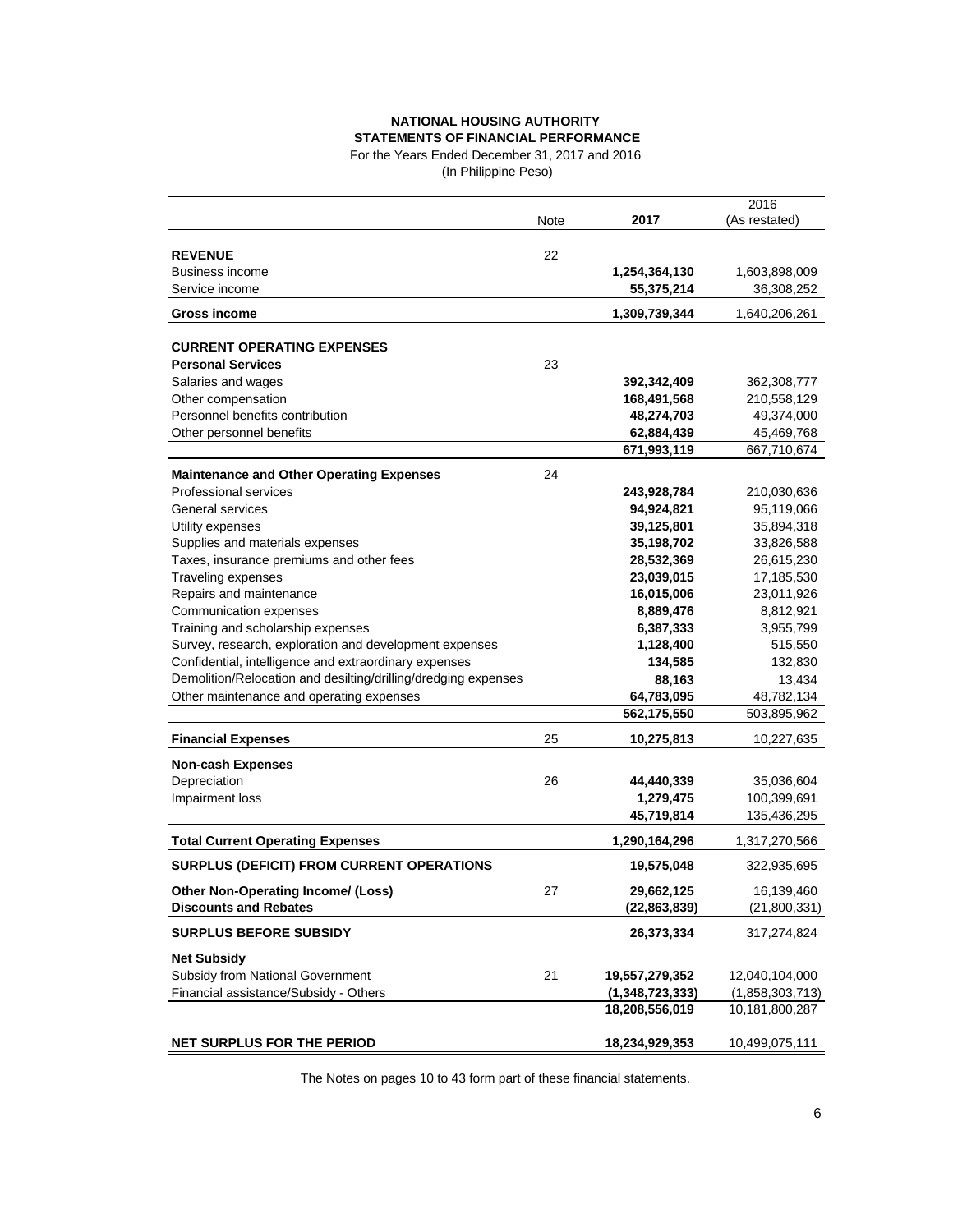#### **NATIONAL HOUSING AUTHORITY STATEMENTS OF CHANGES IN NET ASSETS/EQUITY**

For the Years Ended December 31, 2017 and 2016 (In Philippine Peso)

|                                                                                | <b>Accumulated</b><br><b>Surplus</b><br>(As restated) | Govenrment<br><b>Equity</b> | Contributed<br>Capital | <b>Revaluation</b><br><b>Surplus</b> |                 |
|--------------------------------------------------------------------------------|-------------------------------------------------------|-----------------------------|------------------------|--------------------------------------|-----------------|
|                                                                                | (Note 19)                                             | (Note 19)                   | (Note 19)              | (Note 20)                            | Total           |
| <b>BALANCE, JANUARY 1, 2016</b>                                                | 77,282,858,338                                        | 2,893,406,770               | 3,121,846,884          | 6,127,219,012                        | 89,425,331,004  |
| Prior Years' Adjustments                                                       | (73,966,983)                                          |                             |                        |                                      | (73,966,983)    |
| <b>ADJUSTED BALANCE, JANUARY 1, 2016</b>                                       | 77,208,891,355                                        | 2,893,406,770               | 3,121,846,884          | 6,127,219,012                        | 89,351,364,021  |
| Changes in Net Assets/Equity for CY 2016                                       |                                                       |                             |                        |                                      |                 |
| <b>Other Adjustments</b><br>Add:                                               | 106,456,390                                           |                             |                        |                                      | 106,456,390     |
| Surplus for the period                                                         | 10,499,075,111                                        |                             |                        |                                      | 10,499,075,111  |
| Tala Development Project Phase 2                                               |                                                       |                             | 45,781,000             |                                      | 45,781,000      |
| Tala Development Project Phase 5                                               |                                                       |                             | 50,235,000             |                                      | 50,235,000      |
| Tala Development Project Phase 4                                               |                                                       |                             | 277,863,640            |                                      | 277,863,640     |
| Appraisal surplus of land cost of San                                          |                                                       |                             |                        |                                      |                 |
| Juan Low-rise Building Projects                                                |                                                       |                             |                        | 99,388,800                           | 99,388,800      |
| <b>BALANCE, DECEMBER 31, 2016</b>                                              | 87,814,422,856                                        | 2,893,406,770               | 3,495,726,524          | 6,226,607,812                        | 100,430,163,962 |
| Changes in Net Assets/Equity for CY 2017<br><b>Other Adjustments</b><br>Add:   |                                                       |                             |                        |                                      |                 |
| Surplus for the period                                                         | 18,234,929,353                                        |                             |                        |                                      | 18,234,929,353  |
| Dividends for the year                                                         | (18, 219, 574)                                        |                             |                        |                                      | (18, 219, 574)  |
| Loss on sale of lots in Pasig, Cainta                                          |                                                       |                             |                        |                                      |                 |
| and Taytay                                                                     |                                                       |                             | (1,427,891)            |                                      | (1,427,891)     |
| Appraisal surplus of Manggahan<br><b>Floodway Residential Building Project</b> |                                                       |                             |                        | 18,213,500                           | 18,213,500      |
| BALANCE, DECEMBER 31, 2017                                                     | 106,031,132,635                                       | 2,893,406,770               | 3,494,298,633          | 6,244,821,312                        | 118,663,659,350 |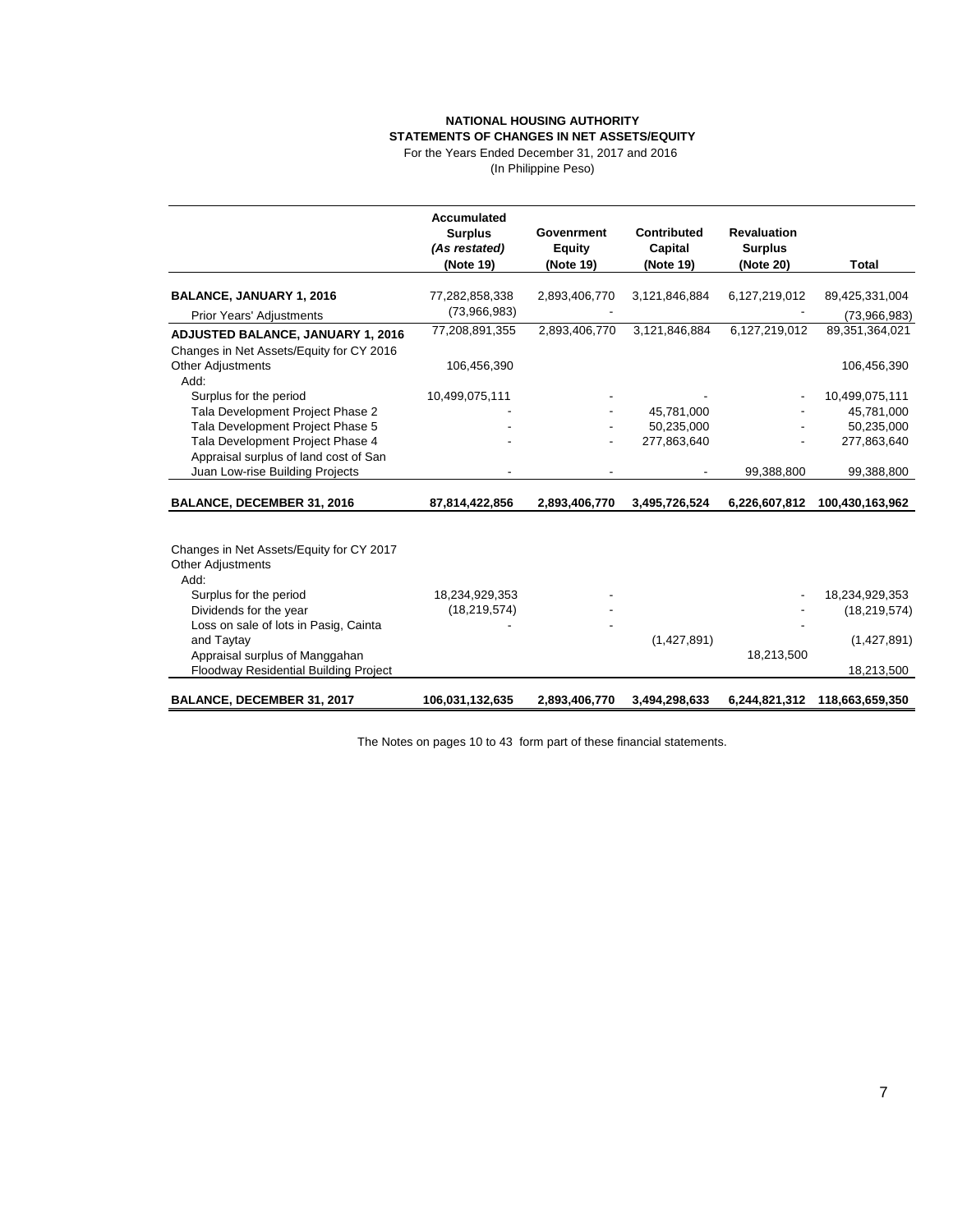## **NATIONAL HOUSING AUTHORITY STATEMENTS OF CASH FLOWS**

For the Years Ended December 31, 2017 and 2016 (In Philippine Peso)

|                                                            | <b>Note</b> | 2017                | 2016                |
|------------------------------------------------------------|-------------|---------------------|---------------------|
|                                                            |             |                     |                     |
| <b>CASH FLOWS FROM OPERATING ACTIVITIES</b>                |             |                     |                     |
| <b>Subsidies from National Government</b>                  |             | 19,557,279,352      | 12,040,104,000      |
| Collections from awardees/beneficiaries                    |             | 10,234,572,843      | 10,295,057,245      |
| Interest earned on savings/time deposit                    |             | 27,057,325          | 37,992,257          |
| Other collections                                          |             | 17,636,402          | 188,952             |
| Payments to contractors                                    |             | (14, 239, 368, 252) | (15, 220, 163, 600) |
| Cash paid to suppliers and employees                       |             | (1, 245, 964, 247)  | (1,533,730,599)     |
| For remittance to government agencies with trust agreement |             | (8,929,469,795)     | (9,763,034,643)     |
| Disbursements made for AFP/PNP Housing                     |             | (455, 788, 782)     | (1,014,509,447)     |
| Disbursements made for Northrail/Southrail/North Triangle  |             |                     |                     |
| <b>Relocation Projects</b>                                 |             | (5,694,106)         | (56, 274, 347)      |
| Payment of taxes, duties and licenses                      |             | (8, 103, 966)       | (8,411,599)         |
| Net cash provided by (used in) operating activities        |             | 4,952,156,774       | (5,222,781,781)     |
|                                                            |             |                     |                     |
| <b>CASH FLOWS FROM INVESTING ACTIVITIES</b>                |             |                     |                     |
| Collection from joint venture                              |             | 158,142,406         |                     |
| Purchase of property and equipment                         |             | (20,076,821)        | (41, 044, 608)      |
| Net cash provided by (used in) investing activities        |             | 138,065,585         | (41, 044, 608)      |
|                                                            |             |                     |                     |
| <b>CASH FLOWS FROM FINANCING ACTIVITIES</b>                |             |                     |                     |
| Payment of loan                                            |             |                     | (1, 217)            |
| Dividends paid to the National Government                  |             | (163, 670, 320)     | (168, 323, 387)     |
| Net cash used in financing activities                      |             | (163, 670, 320)     | (168, 324, 604)     |
| <b>NET DECREASE IN CASH AND CASH EQUIVALENTS</b>           |             | 4,926,552,039       | (5,432,150,993)     |
| CASH AND CASH EQUIVALENTS AT BEGINNING OF YEAR             |             | 6,684,227,584       | 12,116,378,577      |
| <b>CASH AND CASH EQUIVALENTS AT END OF YEAR</b>            | 5           | 11,610,779,623      | 6,684,227,584       |